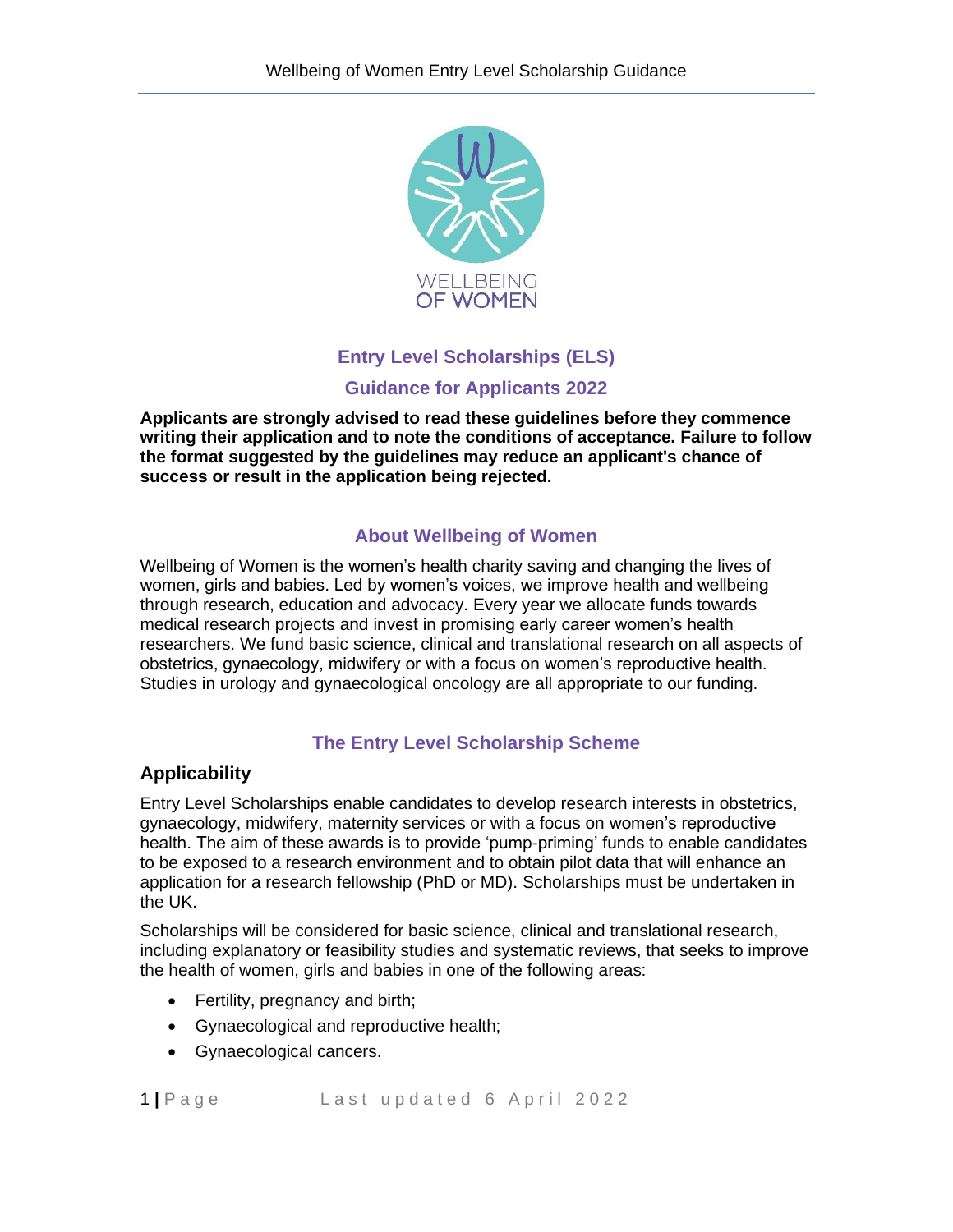Proposed work must be addressing a clinical or patient need and have clinical relevance within 5 years from the end of the project.

Successful completion of an Entry Level Scholarship will be viewed positively should an applicant subsequently choose to apply for a Wellbeing of Women Research Training Fellowship.

#### **For WoW-RCM Entry Level Scholarships:**

Royal College **Burdett Trust** of Midwives for Nursing Co-funded by:

These awards will fund pre-doctoral midwives for research that seeks to improve the practice of midwifery and maternity services, including postnatal care, but will be considered for basic science, clinical and translational research that seeks to improve the health of women, girls and babies in any of Wellbeing of Women's key areas above.

Applicants must be members of the RCM.

In line with RCM's Race Matters campaign [https://www.rcm.org.uk/supporting/race](https://www.rcm.org.uk/supporting/race-matters/)[matters/](https://www.rcm.org.uk/supporting/race-matters/) and our intent to increase involvement and engagement from and support to midwives who identify as Black, Asian or an ethnic minority, we welcome applications from midwives from these communities and/or whose project aims to improve the health outcomes from people from Black, Asian and ethnic minority communities.

The RCM Research Award Buddy Scheme has been created to encourage and support more midwives to apply for the WoW-RCM ELS awards. Applicants are encouraged to make use of this scheme. You can find more information here:

[https://www.rcm.org.uk/promoting/learning-careers/research-and-funding/rcm-award](https://www.rcm.org.uk/promoting/learning-careers/research-and-funding/rcm-award-research-buddy-scheme/)[research-buddy-scheme/](https://www.rcm.org.uk/promoting/learning-careers/research-and-funding/rcm-award-research-buddy-scheme/)

#### **For WoW-BMFMS Entry Level Scholarships:**



Co-funded by:

These awards will fund pre-doctoral researchers in a basic science, clinical or translational research project aimed to improve maternal and fetal health and the improvement of pregnancy care.

Awards are intended to provide 'pump-priming' funds to enable professionals involved in pregnancy care to be exposed to a research environment and to obtain pilot data that will enhance an application for a research fellowship (PhD or MD).

Applicants must be members of the BMFMS.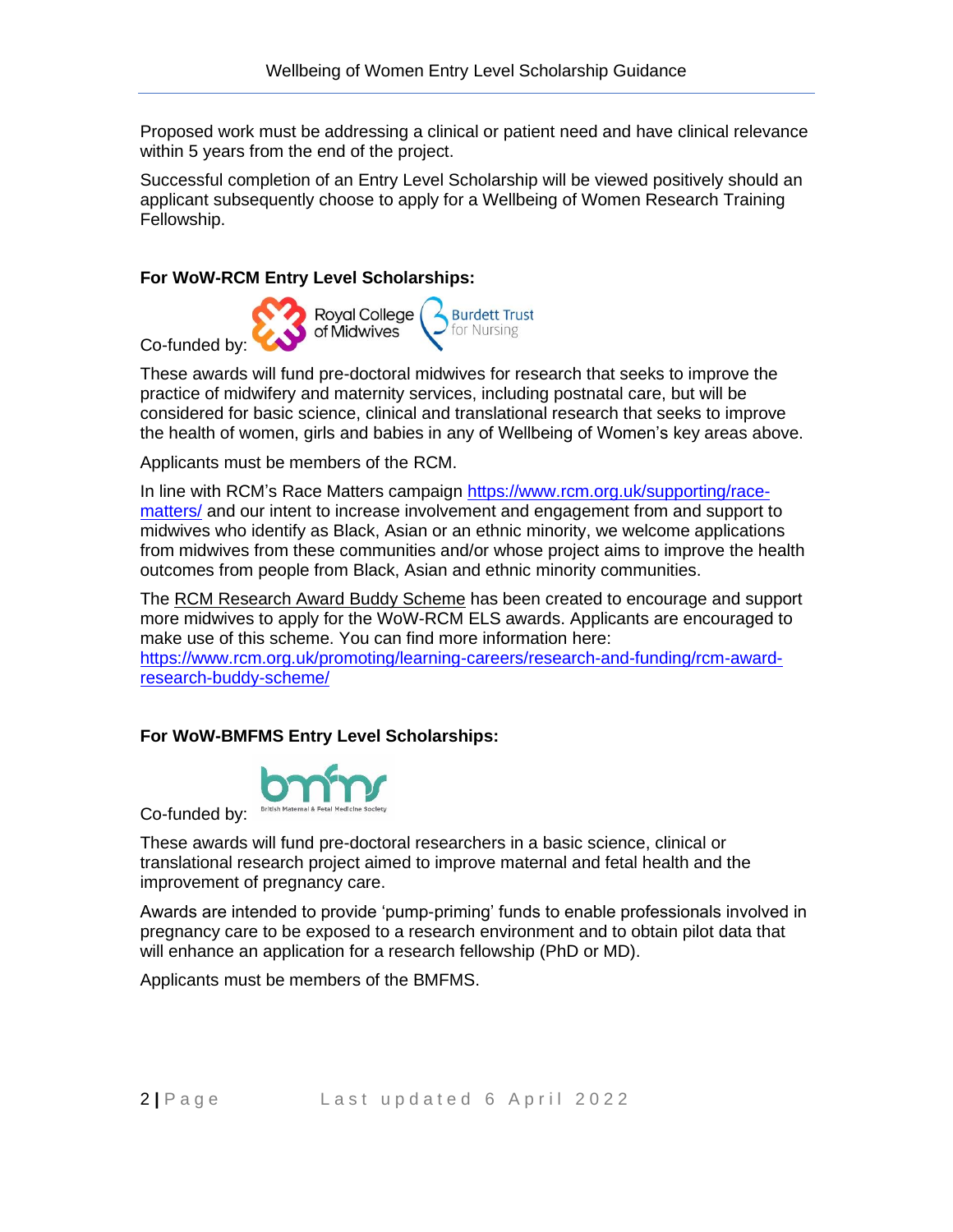### **For WoW-BSSVD Entry Level Scholarships:**



These awards will fund pre-doctoral researchers in a basic science, clinical or translational research project into the cause and management of vulval diseases, to improve evidence-based practice and ultimately lead to better outcomes for women with vulval conditions.

Awards are intended to provide 'pump-priming' funds to enable professionals involved in vulval disease to be exposed to a research environment and to obtain pilot data that will enhance an application for a research fellowship (PhD or MD).

Applicants do not have to be members of the BSSVD, but successful candidates are expected to join the Society on receipt of their award.

Lichen sclerosus is a particular research priority area identified by the BSSVD, as informed by the James Lind Alliance Lichen Sclerosus Priority Setting Partnership (LSPSP). However, as vulval disease is a subspecialty area which is typically underresearched and under-funded, research proposals that address other aspects/conditions of vulval disease will be considered.

#### **For WoW-BGCS Entry Level Scholarships:**



Co-funded by:

These awards will fund pre-doctoral researchers in a basic science, clinical or translational research project to improve evidence-based practice and ultimately lead to better outcomes for women with gynaecological cancers.

Awards are intended to provide 'pump-priming' funds to enable professionals involved in gynaecological oncology to be exposed to a research environment and to obtain pilot data that will enhance an application for a research fellowship (PhD or MD).

Applicants must be members of the BGCS.

#### **Level of Award**

Applications may be made for the financial support, for **up to £20,000** of a Scholarship, normally lasting up to one year, to contribute to salary and/or other directly incurred research costs.

Applications may be made to support projects that are already in progress, or for a new project. However, these awards are not intended to 'top-up' existing grants. Its primary purpose is to support a single individual and their research.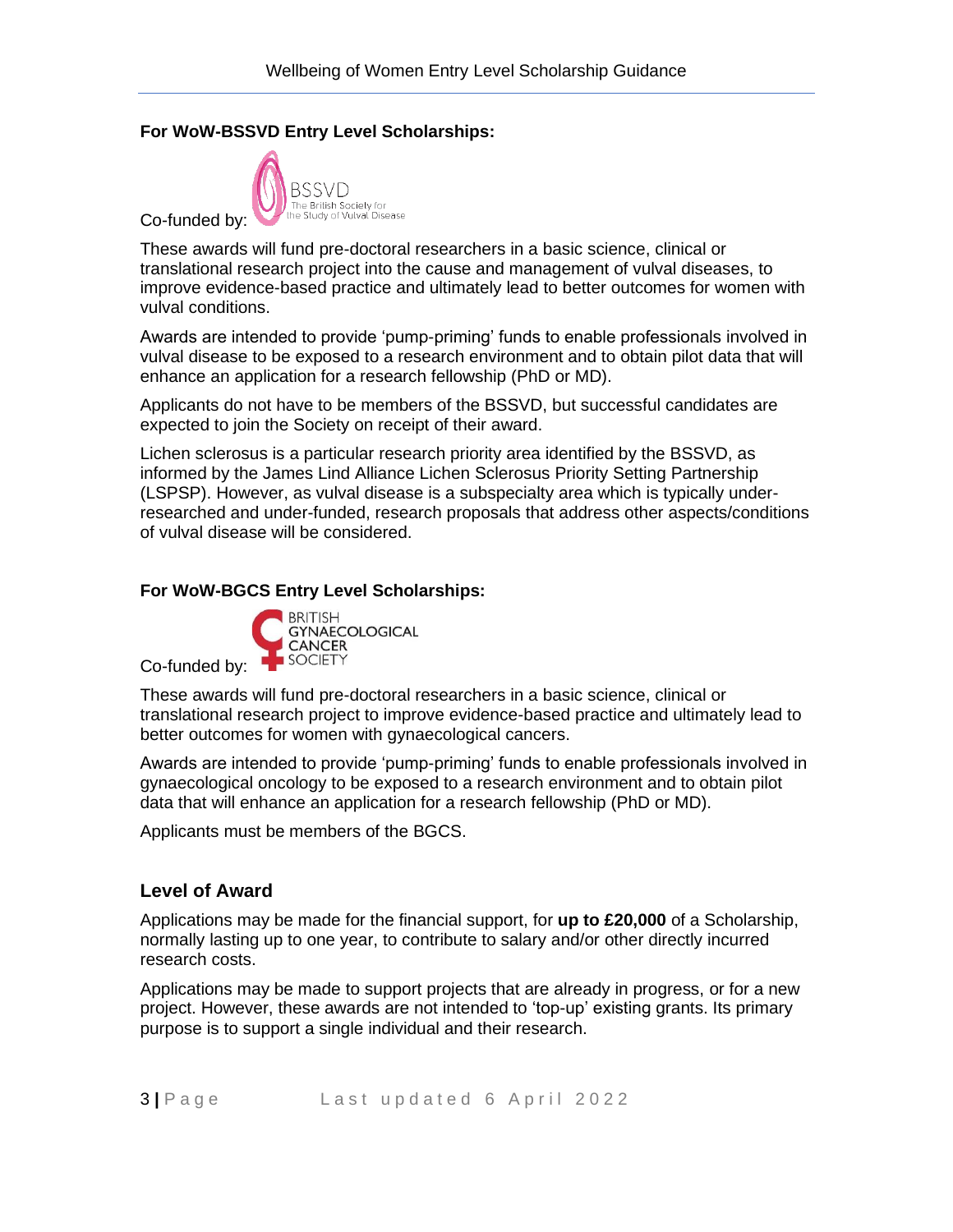The award of a Scholarship is subject to the acceptance of the Wellbeing of Women's Standard Terms and Conditions.

# **Eligibility**

Applicants for an Entry Level Scholarship:

- Must be a graduate looking to start a career in research.
- Would normally be new to the research discipline and will not previously have been heavily involved in substantial or funded research projects.
- Must be carrying out a research project related to women's reproductive or gynaecological health.
- **For Partnership ELS:** With the exception of the BSSVD (where successful candidates are expected to join the Society on receipt of their award), must be a member of the partner Royal College or Society that is co-funding the award.

Both the training and research project must be capable of being brought to a conclusion within the duration of the Scholarship.

### **Exclusions**

The following costs are excluded from Entry Level Scholarships:

- Funds to cover PhD fees. If registered for a PhD or MD, then you are too advanced and not eligible to apply for an ELS.
- Indirect and estates costs.
- NHS Treatment and Support Costs.
- The Apprenticeship Levy.
- Charges for administration by University or NHS Authorities.
- University Fees.

Funds will not be released without evidence of the relevant Research Ethics approval.

### **Review Process**

All eligible applications will be reviewed by at least two members of our Research Advisory Committee and assessed against the following core criteria: 'Importance', 'Design and methodology', 'Potential impact', 'People and workplace including PPI' and 'Value for money'.

Taking into consideration the core assessment criteria, applications will be scored in three inter-related areas of 'Qualifications and ability of the candidate', 'Quality of the project' and 'Standard of the host institution, training plan and supervisory team'. Scores are collated and looked at by the Chair of the Research Advisory Committee. Applications scoring above an agreed threshold will then be subject to discussion and scoring by the Committee. Systems are in place to ensure the process is as fair as possible.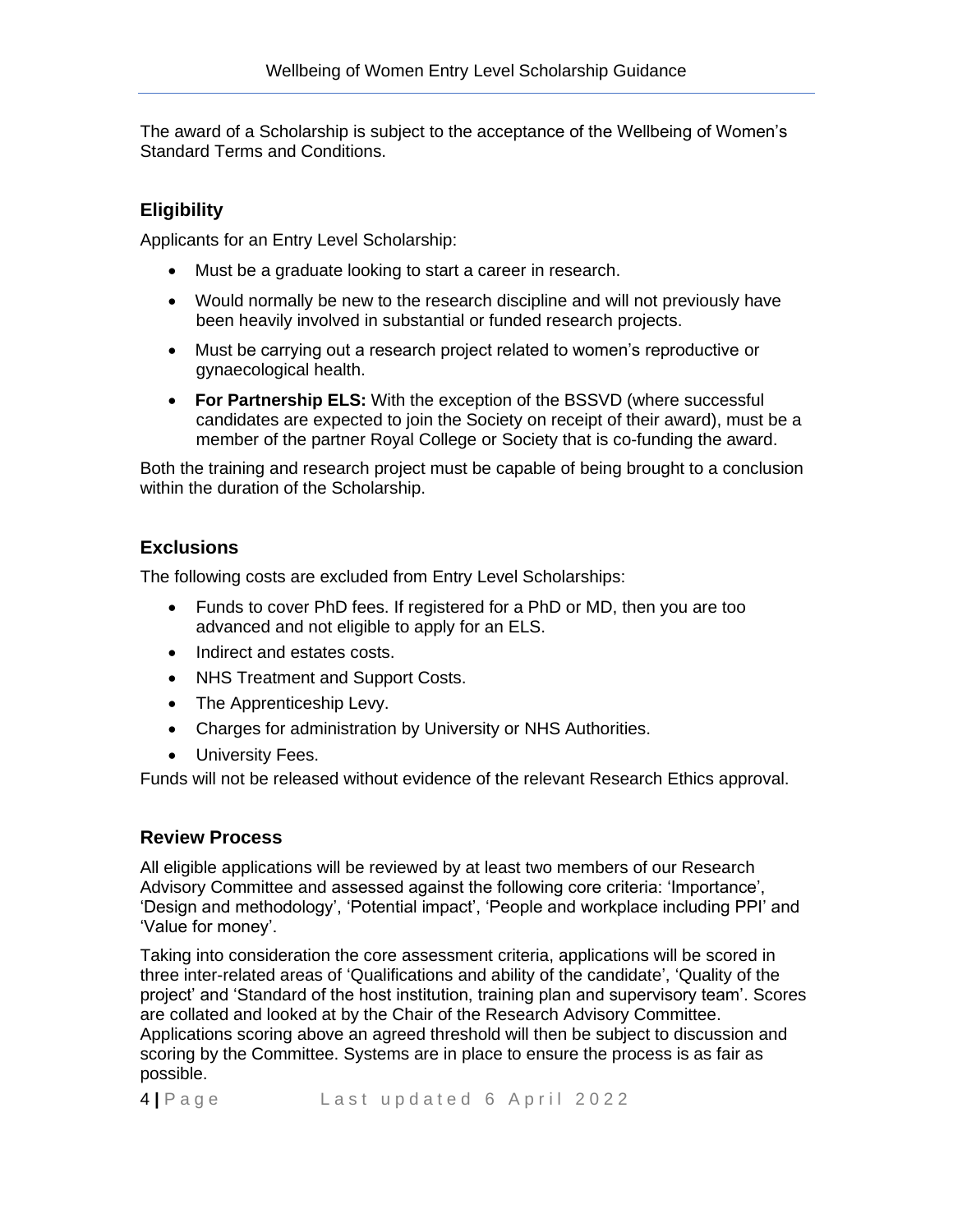**For Partnership ELS:** Additional reviewers selected by each partner organisation will be involved assessing all eligible applications and represented on the Committee.

### **Successful Applicants**

Please be aware that successful applicants will be expected to reasonably aid Wellbeing of Women with publicity and fundraising. This may involve activities such as providing quotes and/or lay write-ups, speaking at our events or hosting visits at your lab. While we would ensure that any requests were not excessive or disruptive, by applying you are agreeing to reasonable assistance in principle.

All grant awardees also consent to:

- Promptly completing a successful applicant questionnaire, including providing a photo and funding video, once notified of the grant award.
- Keeping Wellbeing of Women informed and giving prior notice of any publications and/or publicity arising from the research.

**For WoW-RCM ELS:** On receipt of the award, awardees will be required to be interviewed and a photo provided for Midwives magazine. On completion of the research project the awardee is required to submit an article for publication to either Midwives magazine or MIDIRS.

Details of the number of applications received and success rates can be found on our website **[here](https://wellbeingofwomen.org.uk/uploads/WoW-2019-20-application-success-rates-February-2021.pdf)**.

We endeavour to give brief feedback to all applicants, but this cannot be guaranteed.

# **Completing the Application Form**

Applicants should use the application form for a Wellbeing of Women Entry Level Scholarship, in **font size 10-12 pt.** throughout.

**Two copies of the application – one MS Word and one fully signed PDF – should be e-mailed to [research@wellbeingofwomen.org.uk](mailto:research@wellbeingofwomen.org.uk) by the closing deadline**. Electronic signatures are acceptable, and signatures are only required on the PDF copy of the application.

The PDF should include all appendices in a single file (with the exception of the 'Research Questions for Non-standard Animals form' if required).

Late applications will not be accepted under any circumstances. We advise applicants to obtain all necessary signatures as early as possible.

Applicants will receive e-mail confirmation within 24 hours that the submission has been received. If confirmation is not received, please phone the Wellbeing of Women office on 020 3697 6350**.**

The points below relate to specific numbered sections of the application form and are to guide you through completing the form for the Entry Level Scholarship funding scheme.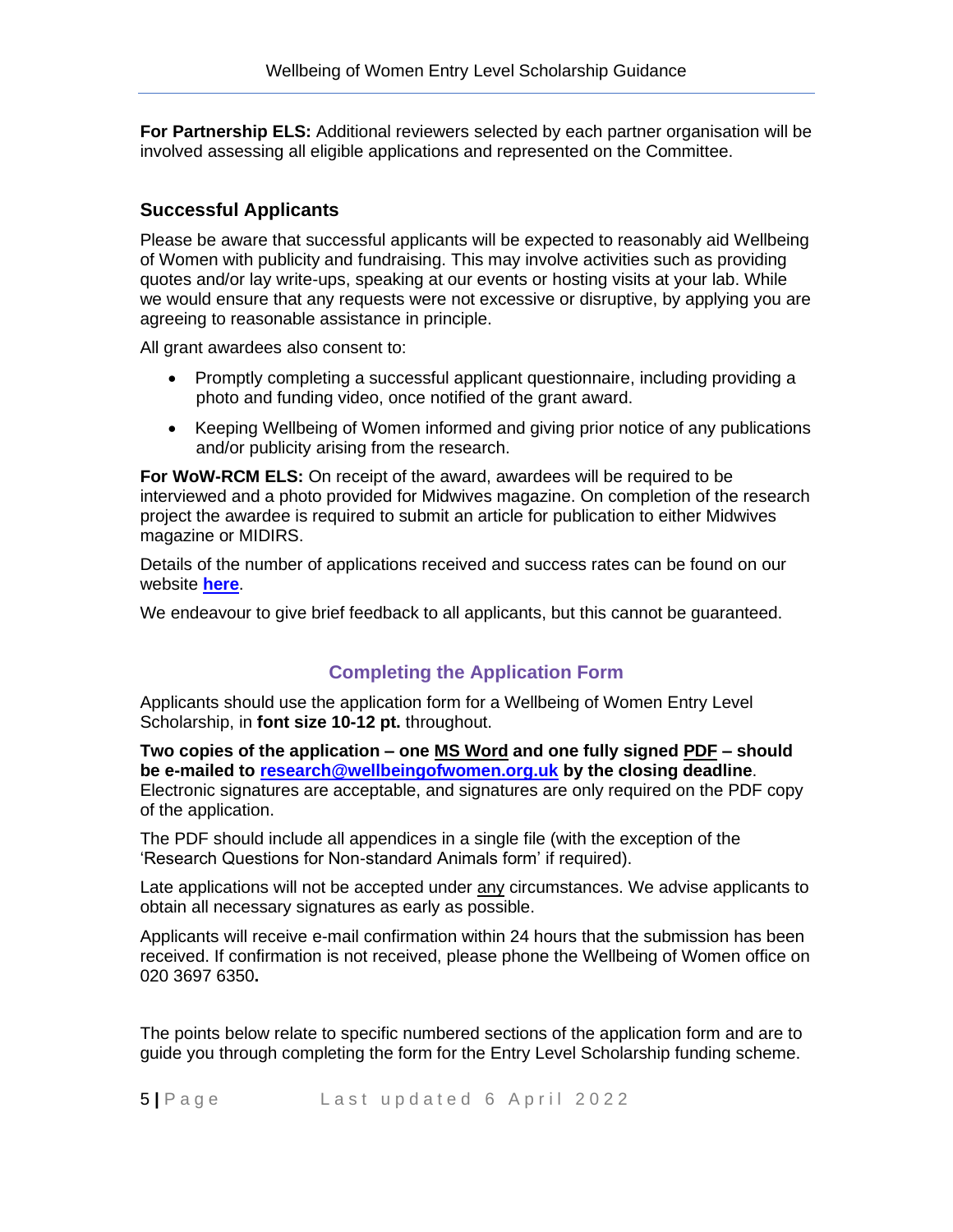### **Word limits**

Applicants should be aware that certain answers must be completed within a maximum word limit. If text exceeds these limits, the passage may be shortened accordingly.

# **Section 1: Application Details**

Applicants should provide their contact details and those of their proposed Supervisor(s) and Head of Department.

**For WoW-RCM ELS:** It is desirable that there be a midwifery supervisor, or midwifery buddy/mentor, in the supervisory team. This individual does not have to be geographically close – it is envisaged that they will provide support and advice and they should ideally be someone with research experience.

**Host Institution:** This should be the institution where the Applicant will be based and that will be responsible for administering the grant.

**Host Department:** This should be the department where the Applicant will be based for the duration of the Scholarship.

**Start date:** The anticipated start would normally be within one month and six months after the decision date. Please see specific call timelines on the Wellbeing of Women [website](https://www.wellbeingofwomen.org.uk/wellbeing-of-women-apply-funding-research-grants-fellowships-scholarships/) as these may vary.

**Duration**: The proposed duration of the grant should be provided in months and would typically be up to 12 months, however, we will consider requests for a longer duration. It should reflect the work to be undertaken and may not exceed 36 months.

**Total funds requested**: The total amount of funding being requested should be provided in pounds  $(E)$  and not exceed the upper funding limit of £20,000.

**Title of the research:** This should be as brief as possible and reflect the aim of the project.

### **Section 2: Keywords**

Applicants should provide keywords which will help us to classify the proposed research, as well as detailing where they found out about this funding call.

### **Section 3: The Applicant**

**3.1 Higher Degree or Higher Professional Qualification:** In this section, you should provide details of any higher degree/qualification that you are currently registered for.

**3.2 Academic and Professional Qualifications:** Please list any academic or professional qualifications relevant to this proposal.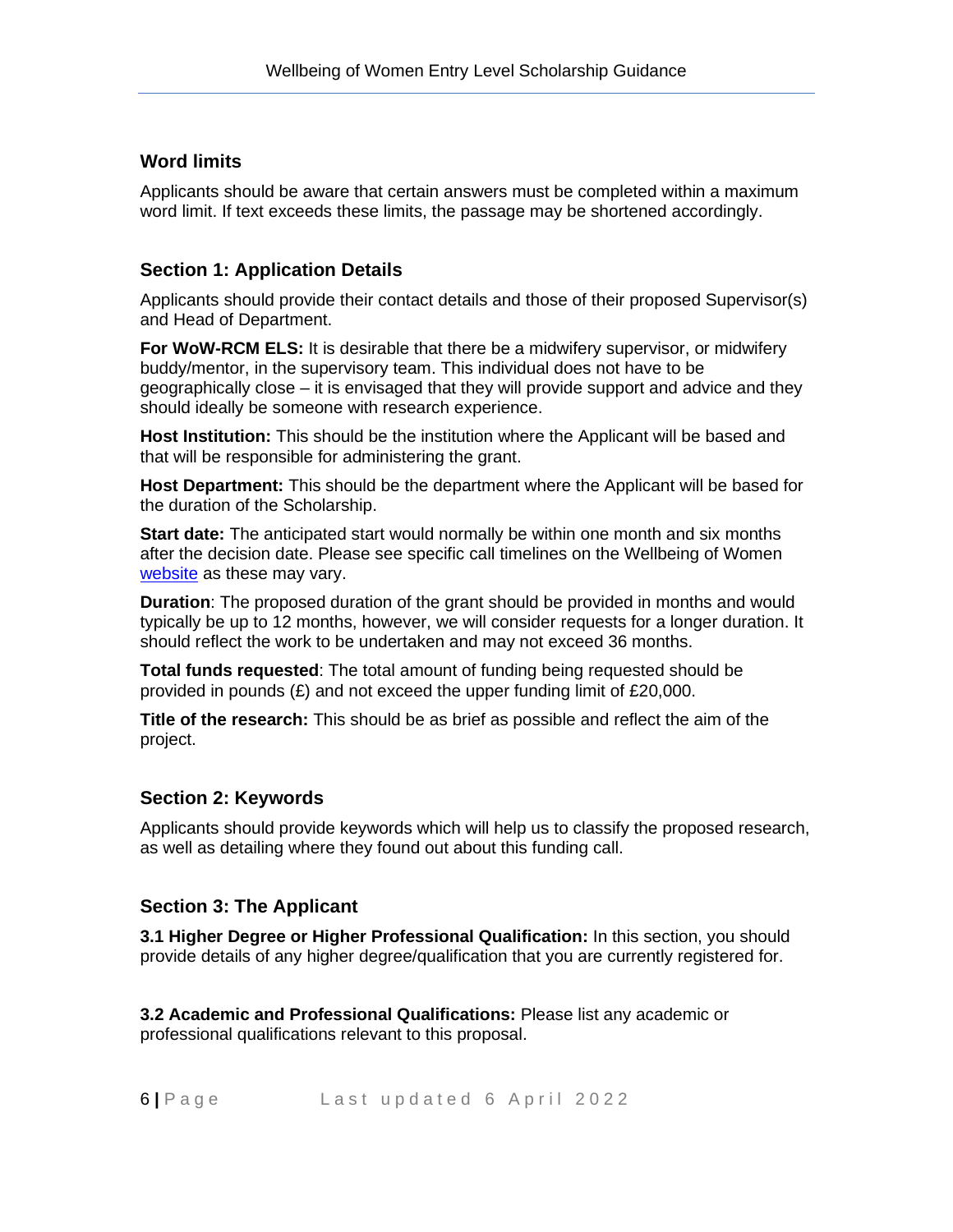**3.3 Prizes and Awards Obtained:** Please list starting with your most current award and reading in reverse chronological order.

**3.4 Posts Held:** Please do not include a separate CV. Details of previous posts must be contained within this section of the form. Your list should read in reverse chronological order.

**3.5 Professional Body Memberships:** Please list any relevant professional bodies of which you are currently a member.

**3.6 Publications:** In this section, you should list all research papers in peer-reviewed journals, reviews and contributions to books. You may list publications that are still in press but should not include any abstracts or conference proceedings.

Please use the format from the example below when citing publications. Use an asterisk (\*) to highlight your name:

Tamblyn JA\*, Hewison M, Wagner CL, Bulmer JN, Kilby MD. Immunological role of vitamin D at the maternal-fetal interface. J Endocrinol. 2015 Mar;224(3):R107-R121.

**3.7 Other Research Outputs:** In this section, you should list any other notable outputs emanating from your previous research that is not included in section 3.6 (Publications).

**3.8 Career Intentions:** In this section, you should talk about your career aspirations.

### **Section 4: Lay Description**

**4.1 Lay Title:** This should be as brief as possible and easily understandable by a lay audience.

**4.2 Lay Summary:** Applicants should provide a simple description of the proposed research which can be used to help communicate Wellbeing of Women research to our supporters and the general public. Please write concisely and in simple terms e.g., suitable for a 12-year-old child.

The summary should provide context for the research with reference to the issue it will address and including the aims and objectives together with the techniques to be used and potential applications and benefits.

The following points should be addressed and are described in more detail below:

- Brief background/ context.
- Aim of the study.
- How you will go about the research.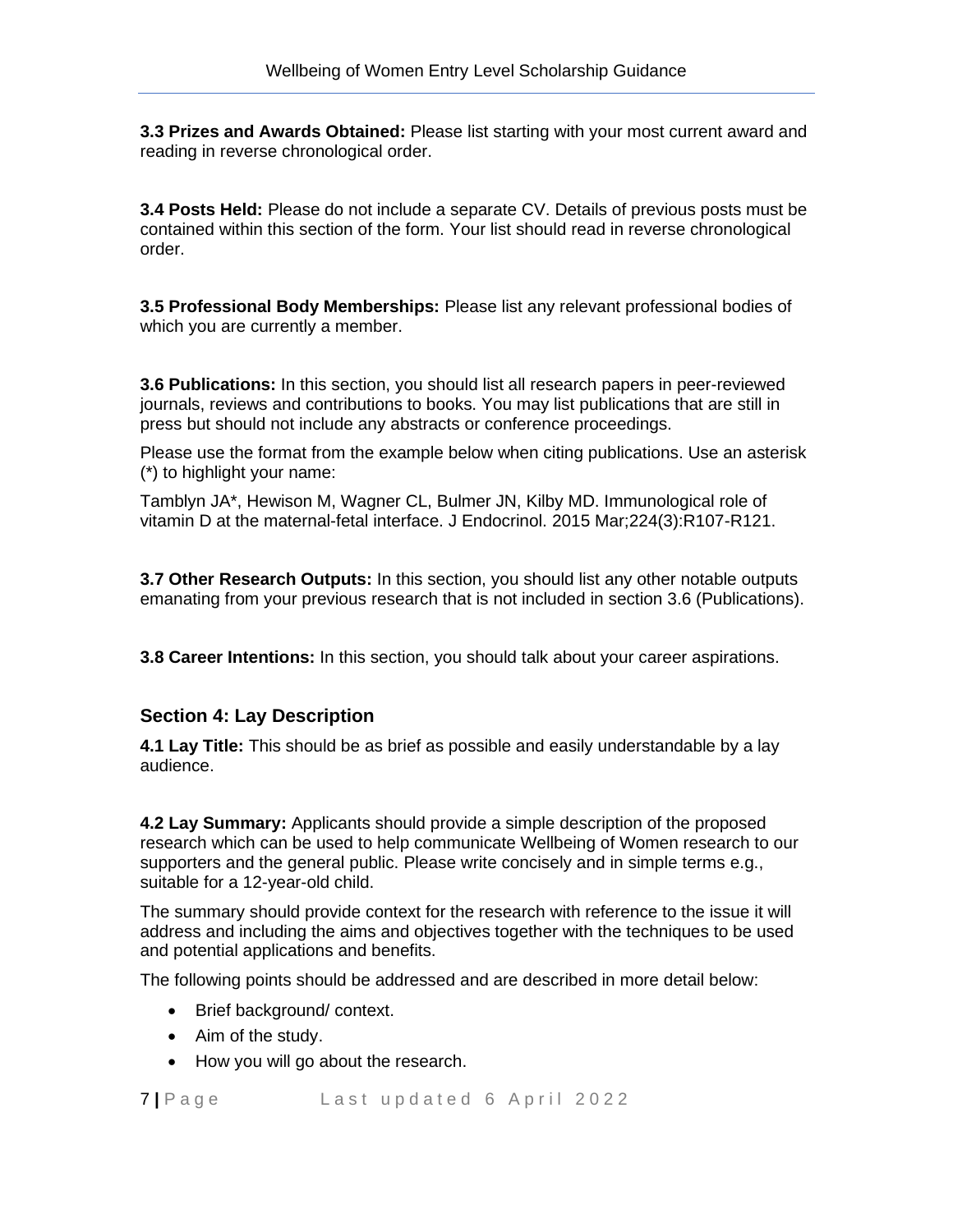• The information the research will provide and potential impact.

**Brief background/ context:** *Why are you doing the research? What is the motivation behind the research application? Were the questions and outcome measures informed by patients' priorities, experience, and preferences? Provide data on the number of people affected by the condition (e.g., for a specific complication of pregnancy).*

**Aim of study:** *State clearly the aims and objectives for a lay audience. What do you hope to find?*

**How you will go about the research:** Describe clearly what you are actually going to do throughout the project. Details of how people affected by the condition being explored will be involved in the study design, delivery and/or as research participants. How will they be supported and what incentives will they receive for their involvement?

**The information the research will provide and potential impact on women, girls and babies:** Explain how achieving the research objectives will benefit women, girls, babies and their families, and what the next proposed action will be if the research objectives are not met. Timescale to impact on the lives of women, girls and babies, and reasons why. Basic science applications must clearly demonstrate how your research relates to the condition being explored and how it could provide valuable insights for future research and/or translation into clinical practice.

A good lay summary should avoid:

- Unnecessary jargon, abbreviations and technical terms wherever possible. If you have to use them provide a clear explanation.
- Wordy sentences. Try to keep sentences short and simple.
- The whole scientific story. It is a summary and should describe what the 'takehome messages' are.
- Using the scientific abstract with a few word changes. It is usually obvious when this is done, and it is important to realise that the lay summary is not the same as the scientific abstract.

#### **Please devote some time to this section – it is extremely important, and the quality of the lay summary is considered in awarding grants. The final decision in awarding grants is taken by our Trustee Board which consists predominantly of lay members.**

Sharing information and knowledge to our lay supporters is central to our mission and if funded, this summary may be made publicly available along with the applicant's name and institution.

#### **Helpful resources**

- NIHR ['Make it Clear'](http://www.invo.org.uk/makeitclear/) Guidance on how to ensure each research study has a clear and concise plain English summary.
- [Access to Understanding](http://www.access2understanding.org/guidance/) Guidance is for anyone who is planning to write about biomedical or health research for a non-specialist audience.
- [Plain English campaign](http://www.plainenglish.co.uk/) Guidance on how to avoid jargon when communicating your research.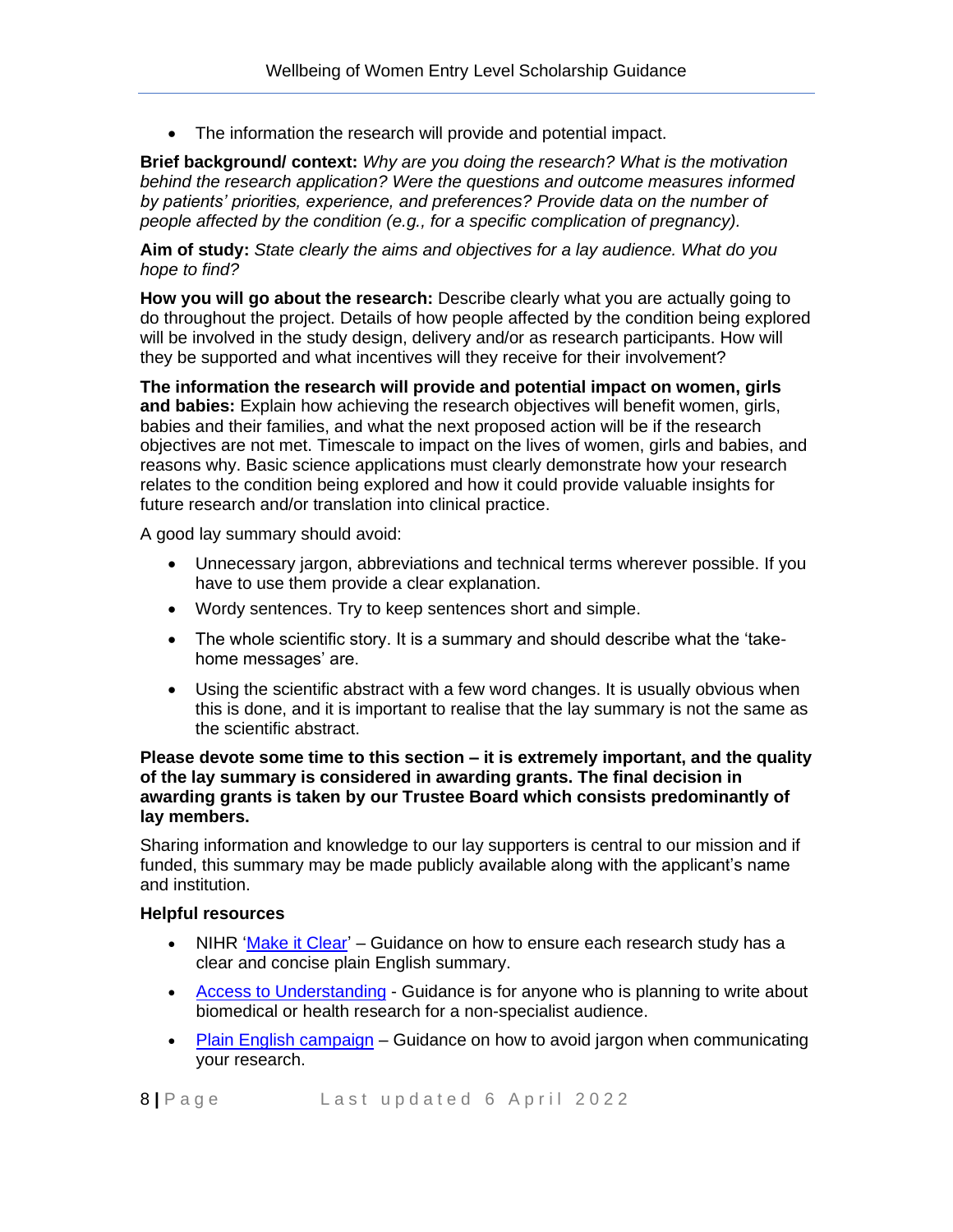• [Readability calculator](https://readability-score.com/) - Computer-calculated index which can tell you roughly what level of education someone will need to be able to read a piece of text easily.

### **Section 5: The Research**

Wellbeing of Women are looking for a research proposal of high scientific merit that addresses an area of unmet clinical or patient need. Proposed work should have clinical relevance within 5 years from the end of the project.

Applications will be assessed against the following criteria:

- Importance of the research questions and relevance to Wellbeing of Women's remit
- Research Design and Methodology
- Potential Impact
- People and Workplace including Patient and Public Involvement (PPI)
- Value for Money

As much detail as possible, within the defined word limits, should be provided to help reviewers to assess your proposal.

**5.1 Structured Abstract of Research:** The proposed research including the aims, objectives, methodology, scientific and medical opportunities of the study should be clearly laid out.

Sharing information and knowledge about Wellbeing of Women's research portfolio is central to our mission and if funded, this abstract will be made publicly available along with the applicant's name and institution. Please consider this when preparing the abstract and do not include commercially sensitive or confidential information. If the abstract should not be published as it is highly confidential, applicants will be able to provide a revised version of the abstract to be made available if awarded funding. Please highlight if this applies.

**5.2 Background and Rationale:** Applicants should explain the need for the proposed research and the rationale for the particular lines of research planned. Please describe any limitations identified in the evidence base and provide details of the prospective outcomes and expected benefits in terms of improvement to women's, girls' and babies' health.

The scientific statement should be self-contained so that a referee should not need to refer to journals. References to current literature are important but should be limited to 20. If unpublished papers have been referred to, copies should be attached in the appendices.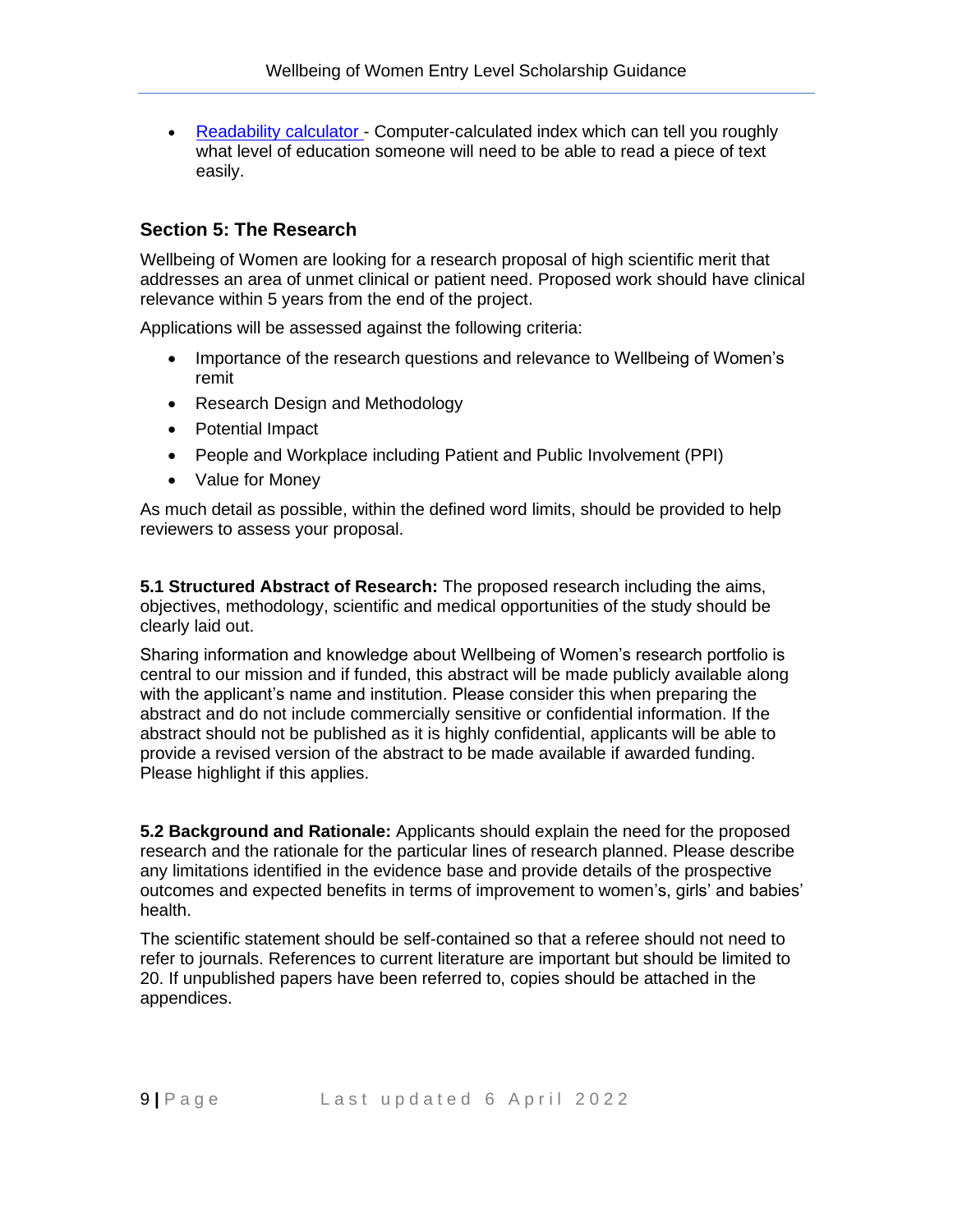**5.3 Plan of Investigation:** Applicants should clearly describe the details of the proposed research plan, including the aims and objectives of the research together with descriptions of the overall research design and methodology (paying particular attention to any technique that is new or not well known). The numbers of experiments proposed (including the validation of this figure) and the availability of patients (if relevant) should be included. If applicable, please indicate your plans for data management, sharing and storage.

It is important to include as much detail as possible on design and methodology, including justification of sample size, power calculations, sample selection and exclusions criteria where appropriate. Statistical methods should be sufficiently described.

This section should also provide detail of any problems/barriers to be anticipated and how they will be mitigated. PPI is a significant component of research and applicants are expected to include appropriate PPI in the proposal. Any applications that do not include PPI need to provide strong justification. Further guidance is available from the **[NIHR PPI](https://www.nihr.ac.uk/documents/ppi-patient-and-public-involvement-resources-for-applicants-to-nihr-research-programmes/23437#Guidance_for%C2%A0researchers_on_PPI)  [Resources](https://www.nihr.ac.uk/documents/ppi-patient-and-public-involvement-resources-for-applicants-to-nihr-research-programmes/23437#Guidance_for%C2%A0researchers_on_PPI)**.

Applicants should include a timetable of activities in the form of a Gantt Chart/work plan (MS Word or PDF, one-page limit) and any tables or figures to support this section in the appendices.

*Applicants are strongly advised to seek the guidance of someone with experience in making a grant application or to contact their local NIHR [Research Design](https://www.nihr.ac.uk/explore-nihr/support/research-design-service.htm)  [Service](https://www.nihr.ac.uk/explore-nihr/support/research-design-service.htm) (RDS).*

**5.4 Expected Outputs and Potential Impact:** Applicants should identify what outputs are expected from the research and discuss how these will be communicated and to whom, and how the research may lead to short- and longer-term impacts.

Wellbeing of Women recognises it may be difficult to provide definitive answers or guarantees on longer term impacts. However, applicants are invited to consider various aspects of pathways and how the likelihood of impact can be maximised. This includes considering what outputs are produced, how these can be best connected to the healthcare environment, what efforts and investment are likely to be needed beyond the project, what barriers are likely to be encountered and what impacts the research is seeking to achieve.

Impacts may include but are not restricted to - patient benefit; healthcare staff benefits; changes in NHS service (including efficiency savings); commercial return (which could contribute to economic growth); public wellbeing.

If the proposed research is likely to generate any commercially exploitable results, please provide detail including any Intellectual Property (IP) that will be generated and how it will be managed. IP may include copyright (software, checklists, protocols, questionnaires, guidelines etc.), trademarks, designs, research tools (assays, cell lines, biomarkers, data analysis techniques etc.) and patents.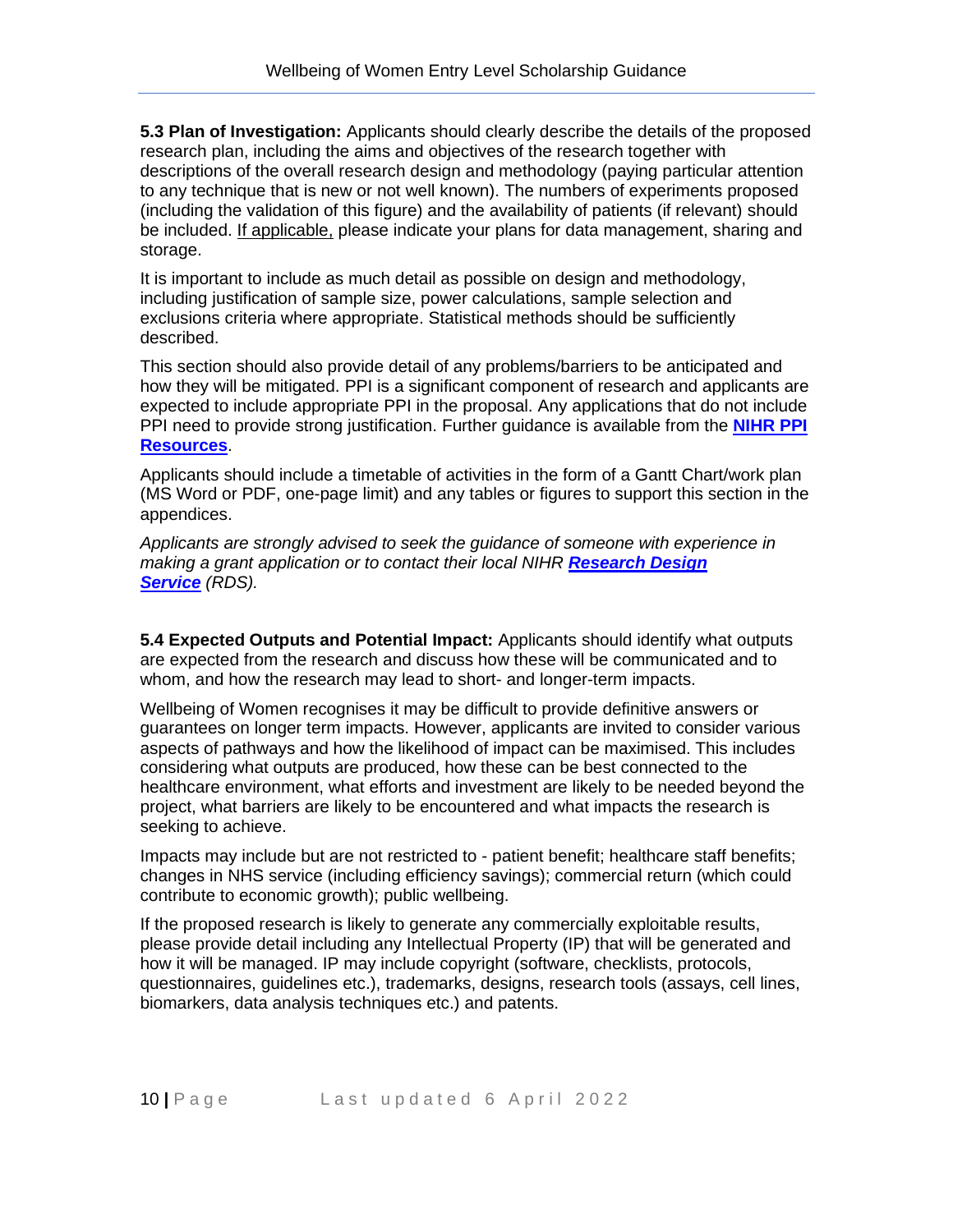**5.5 Training and Development Plan and Research Support:** In this section, you should include the special features or facilities that will be available to you at your host institution, and the training and development programme to be undertaken. This should cover both the training you may need to undertake the proposed research, but also training designed to support your future development.

Training may include, but is not limited to; formal courses, training in specialist skills and research methodologies, placements with other research groups or centres, leadership skills, conference attendance and overseas research visits. It is important that the training and development programme is tailored to your specific needs and complements the research being proposed.

Details should be provided of the experience each supervisor will bring and the support they will provide. Please also explain any collaborations you intend to establish to support your research and, if applicable, training and development programme.

**5.6 References:** Please include a full list of scientific references from throughout section 5 (The Research) of the application.

**5.7 Impact of COVID-19 (non-mandatory question):** This is a new question for the 2022 round, to ensure applicants have an opportunity to inform reviewers and Committee members of the impact of COVID-19 to their:

- Research
- Publications
- Funding
- Research time
- Institutional support
- Other

Please note that providing any information about the impact of COVID-19 is optional and at the applicants' discretion.

As part of the statement, applicants are asked **not** to:

- 1. name any third party individuals;
- 2. identify the relationship with any third parties;
- 3. otherwise include anything which might identify the third party.

Wellbeing of Women encourages applicants to use phrases such as 'a close relative had COVID-19 and required significant support in order to recover' or 'I had to carry out caring responsibilities in addition to my research and admin workload, which had an impact on the amount of time I could dedicate to my research'.

Further information for applicants when factoring COVID-19 into grant applications has been compiled by the Academy of Medical Sciences and is available here: <https://acmedsci.ac.uk/more/news/top-tips-for-factoring-covid-19-into-grant-applications>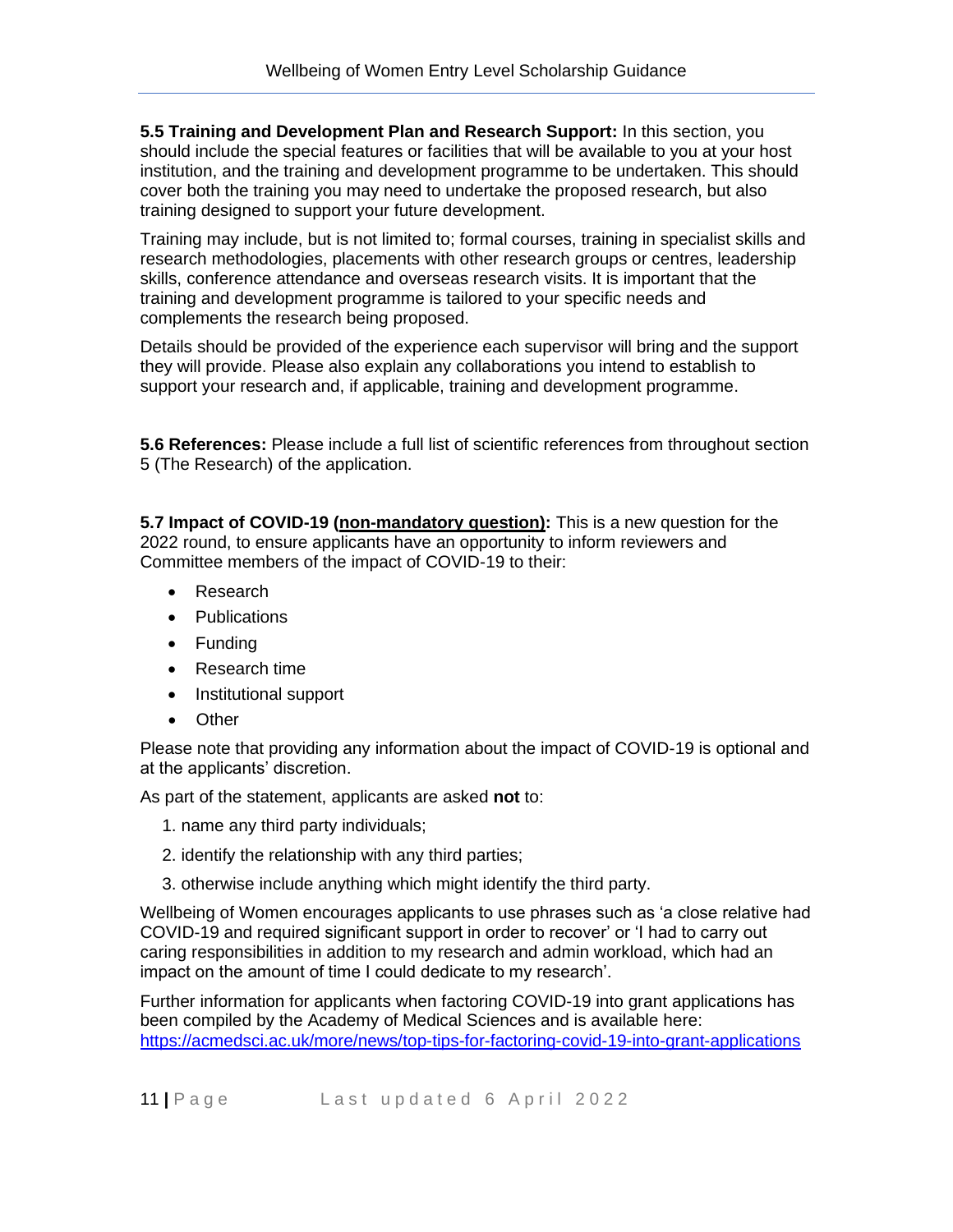### **Section 6: Approvals for Research**

In the event of an award being made, funding will be subject to any required approvals being in place and evidence thereof being provided to Wellbeing of Women.

**6.1 Involving Human Participants or Human Tissue:** Proposals involving human subjects and/or samples must have the appropriate ethical agreement from the **[Health](http://www.hra.nhs.uk/)  [Research Authority](http://www.hra.nhs.uk/)** (HRA) before the study is commenced.

Clinical studies taking place in the NHS also require approval from the host NHS organisation. Applicants should contact the **[NIHR Clinical Research Network](https://www.nihr.ac.uk/explore-nihr/support/clinical-research-network.htm)** (NIHR CRN) for further information.

**6.2 Human Fertilisation and Embryology Authority (HFEA):** Proposals involving the use of gametes or embryos must have an HFEA licence. Details on applying for the appropriate licence can be found on the **[HFEA](https://www.hfea.gov.uk/)** website. Approvals for research are managed via **[IRAS](https://www.myresearchproject.org.uk/)**.

**6.3 Research on Gene Therapy:** For proposals involving research on gene therapy, please state the steps that have been taken to obtain the approval of your Local Research Ethics Committee, the University's Genetic Manipulation Committee, the Gene Therapy Advisory Committee (GTAC) and the **[Medicines and Healthcare Products](http://www.mhra.gov.uk/)  [Regulatory Agency](http://www.mhra.gov.uk/)** (MHRA).

Details on applying for gene therapy regulatory approval can be found on the **[HRA](https://www.hra.nhs.uk/)** website.

**6.4 Use of Animals or Animal Tissue:** Wellbeing of Women is a member of the Association of Medical Research Charities (AMRC) and we support the principle of using animals in research when it is necessary to advance understanding of health and disease and to develop new treatments. Research using animals must only take place where there is no alternative available.

We will only fund research that complies with the law and support the principle of the 3Rs: to refine, reduce and replace the use of animals in research. Further details on the use of animals in research can be found on the **[NC3Rs](https://www.nc3rs.org.uk/responsibility-use-animals-bioscience-research)** website.

Guidance for applying for a licence to carry out animal testing can be found **[here](https://www.gov.uk/government/collections/animal-testing-and-research-applying-for-licences)**.

If you propose research that involves the use of non-human primates, cats, dogs or equines, you must complete the additional '**Research Questions for Non-standard Animals**' form and submit this with your application.

**6.5 Licences and Approvals:** If you have already secured the necessary licences and approvals or your research does not require any then you should answer 'YES'.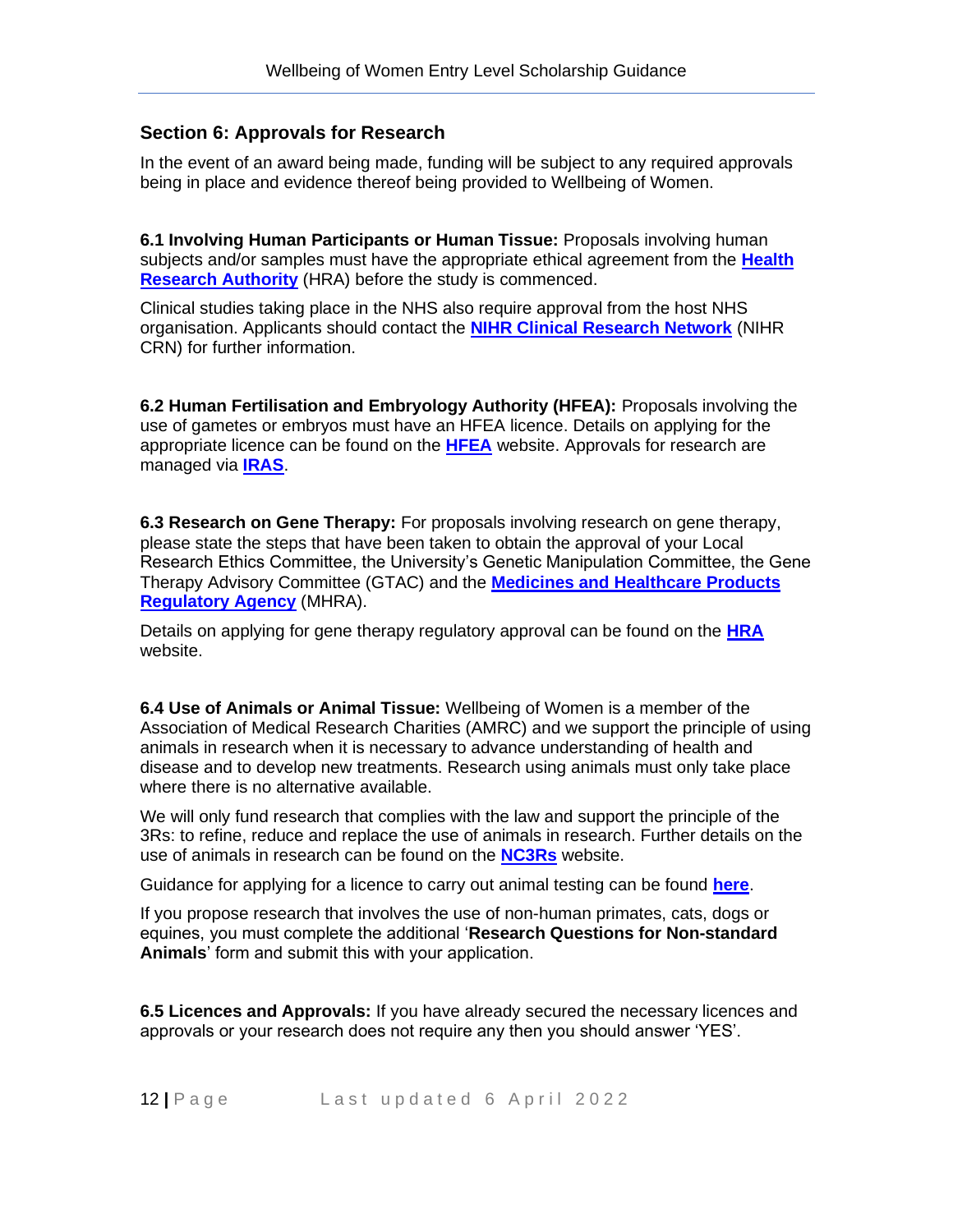If you have not secured all the necessary licences and approvals and are yet to submit the relevant documentation, then you should answer 'NO'.

If you have not secured all the necessary licences and approvals but all the necessary documentation has been submitted to the relevant authority, then you should answer 'Applications in Progress'.

### **Section 7: Financial Information**

This section should be as accurate as possible and must be completed by the relevant Research Grants or Finance Officer of the Host Institution. Full details of how the money requested is to be spent must be provided.

Entry Level Scholarships provide a **maximum grant of £20,000**, lasting normally up to one year.

Wellbeing of Women will only fund Directly Incurred (DI) costs of research and will not fund Directly Allocated (DA) or Indirect costs. Charges for administration levied by the University or NHS Trust concerned will also not be met. Indirect costs of research in universities can be covered by the Charity Research Support Fund (CRSF).

**PLEASE NOTE:** For research that will be carried out in the NHS, applicants must ensure that all costs are attributed according to the **[AcoRD guidance for attributing](https://www.gov.uk/government/publications/guidance-on-attributing-the-costs-of-health-and-social-care-research)  [the costs of health and social care research](https://www.gov.uk/government/publications/guidance-on-attributing-the-costs-of-health-and-social-care-research)**, or equivalent.

Please discuss with the relevant NHS Trusts and/or your **[Local CRN](https://www.nihr.ac.uk/explore-nihr/support/clinical-research-network.htm)** (LCRN) early to help with study design, cost attribution and availability of resources.

**7.1 Salary:** The level of salary must in no case exceed the top of the Registrar scale (or equivalent); of Band 7. The amount should be as accurate as possible and should include estimated pay awards.

**7.2 Research Expenses:** Applicants should only request funds to cover DI research costs. The amount requested in addition to the salary must not exceed £20,000 overall and all costs must be fully justified in the Justification of Support (see section 7.4).

**Materials and Consumables:** Please include non-reusable items specific to the research. Please list items and give a brief description. All items must be research specific, not just general office costs which should be covered by indirect costs.

**Equipment:** Please include any items of equipment that are essential for the research. All equipment must be justified in section 7.4 (Justification of Support), detailing why the item is needed and why it cannot be used/borrowed from elsewhere. Charges for servicing to equipment should be included if these are relevant. If similar equipment is available in the department in question, this must be reported, and an explanation given as to why it cannot be used for the project.

**Travel and Subsistence:** Please include any relevant journey and subsistence costs (excluding any alcoholic beverages). This may include travel for Project Advisory/Steering Group meetings or for fellows to present/disseminate their work, either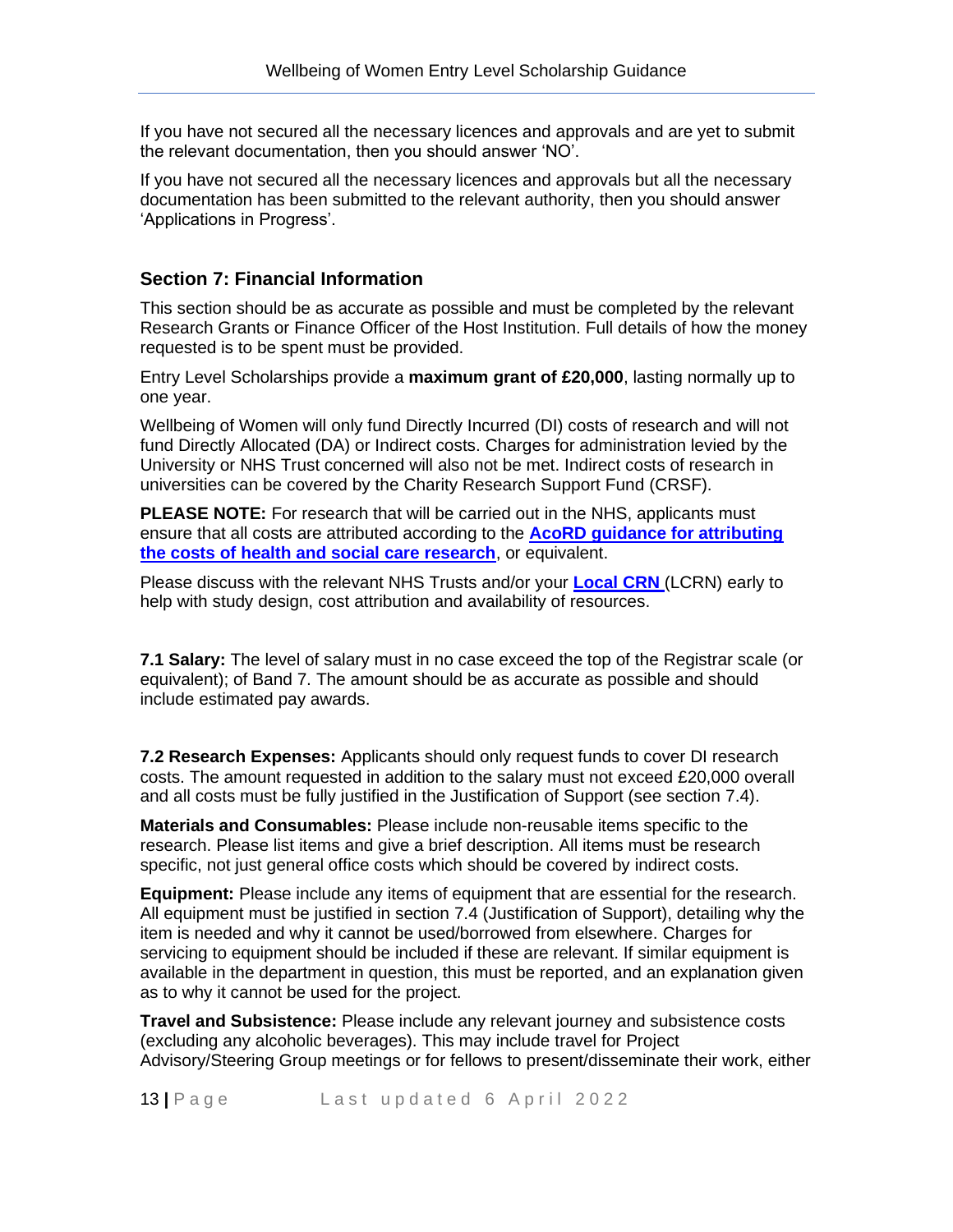as an oral or poster presentation, at relevant scientific meetings within the UK or overseas. Full details must be included and will be scrutinised by our Research Advisory Committee. Travel must be by the most economic means possible.

**Dissemination:** Please include a list of costs related to the dissemination activities of the research, including any conference fees or publication costs. No more than one overseas conference should be included in the costs.

Applicants are encouraged to cost for open access publication. Wellbeing of Women and our partner funder's support must be acknowledged in all presentations and publications and copies sent in advance.

**Patient and Public Involvement:** Please include a list of costs relating to activities involving patients and members of the public within the research. This might include out of pocket expenses, payments for time and any relevant training and support costs for their participation in the research. Further guidance on PPI costs is available on the [NIHR website.](https://www.nihr.ac.uk/documents/payment-guidance-for-researchers-and-professionals/27392)

**Other:** Please list any other DI research costs that are not identified elsewhere. This might include animal costs, sub-contractors, specialist technical support or computer licensing.

**7.3 NHS Costs:** Applications may be made for research costs associated with NHS studies. Costs included in these applications comprise of:

- **Research Costs** the costs of the R&D itself that end when the research ends. They relate to activities that are being undertaken to answer the research questions
- **Support Costs** the additional patient care costs associated with the research, which would end once the R&D study in question had stopped, even if the patient care involved continued to be provided
- **Treatment Costs** the patient care costs, which would continue to be incurred if the patient care services in question continued to be provided after the R&D study had stopped.

Wellbeing of Women will only fund research costs of a study and does fund NHS support and/or treatment costs, although will take NHS support and treatment costs into account when considering the value for money of the research.

Researchers applying for research grants involving human participants will need to complete a **Schedule of Events Cost Attribution Template (SoECAT)** to be eligible for the National Institute for Health Research (NIHR) portfolio and the support it provides. This change came into effect on 1 October 2018.

#### **Who needs to complete a SoECAT?**

A SoECAT must be completed if any of the following apply:

• The proposed study is intended for the NIHR CRN portfolio, the route through which support and Excess Treatment Costs (ETCs) are provided in England. This may include studies that will take place in a social care or public health setting.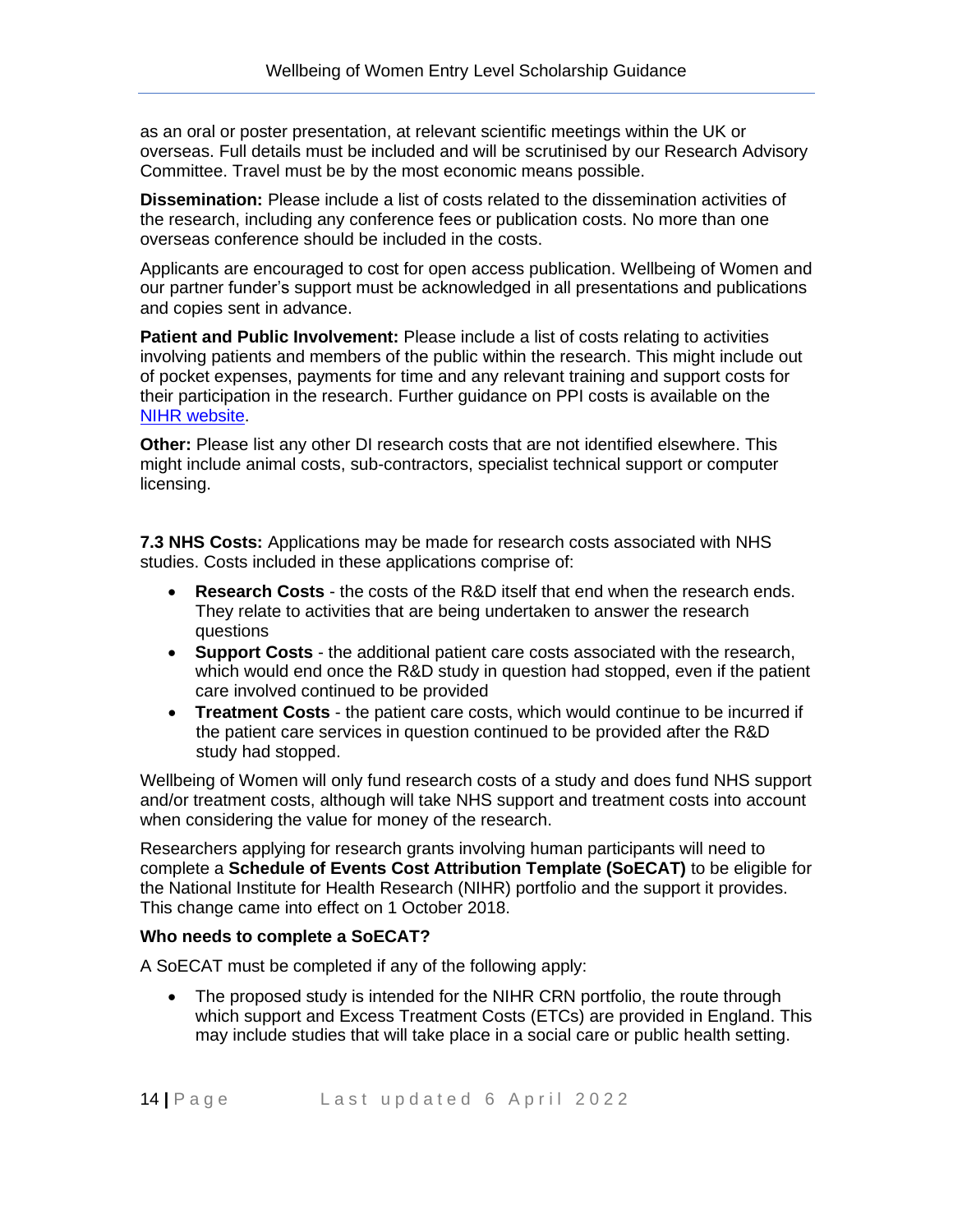- The research requires HRA and HCRW Approval in England and/or Wales, and/or studies requiring NHS/HSC Management Permission in Northern Ireland and/or Scotland.
- The research will use NHS resources.

A SoECAT must be completed even if you don't think your clinical research will involve ETCs.

#### **Completing a SoECAT form**

When applying for Wellbeing of Women funding, the following steps need to be completed:

- Complete a new form called a 'Schedule of Events Cost Attribution Template (SoECAT)', which can be download from the [NIHR website.](https://www.nihr.ac.uk/researchers/collaborations-services-and-support-for-your-research/run-your-study/excess-treatment-costs.htm)
- Once completed, this form needs to be reviewed and signed off by a Local Clinical Research Network (LCRN) AcoRD specialist. A list of LCRN specialists can be found on the [NIHR website.](https://www.nihr.ac.uk/researchers/collaborations-services-and-support-for-your-research/run-your-study/excess-treatment-costs.htm) Early engagement with the LCRN AcoRD specialist in the application process is recommended.
- Append the 'study information' and 'summary' pages of the signed off SoECAT form with your completed grant application. Please convert the relevant pages to a PDF and include in the appendices section. Wellbeing of Women reserves the right to request a copy of the complete original signed MS Excel form.

For research based in Scotland, advice can be sought from the Chief Scientist's Office.

For research based in Wales, refer to NHS research and development in Wales.

For research based in Northern Ireland, refer to the NHS research and development in Northern Ireland.

**7.4 Justification of Support:** Applicants should provide details of all the research costs that have been listed and fully justify why they have been requested.

### **Section 8: Previous Applications and Current Submissions**

It is important that you indicate whether any financial support from another funding body has been sought, or is already provided, for the same or closely related research. If a decision is pending, please indicate the month when a decision is expected. Any previous applications made to Wellbeing of Women for this, or closely related research must also be listed.

All resubmissions to Wellbeing of Women must include a covering letter stating how the previous proposal has been modified.

#### **Section 9: Declarations and Signatures**

No application can be accepted without completion of this section by the **Applicant**, their **Head of Department** and the **Finance Officer** responsible for administering the grant. For research involving NHS patients, a signature is also needed from the **R&D Director**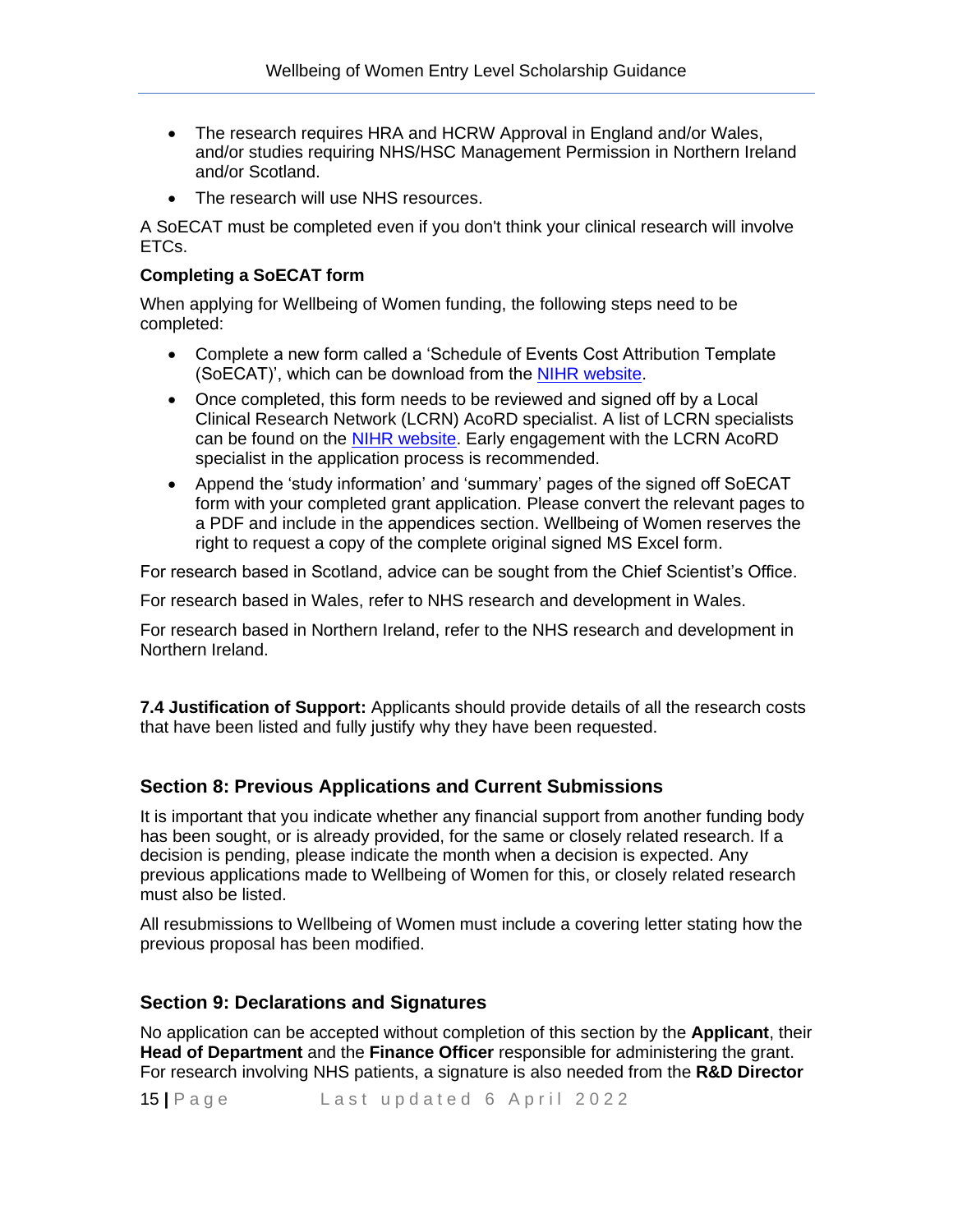**or Deputy** confirming that the project will be carried out within the NHS research governance framework. Signatures are only required on the PDF copy of the application.

### **Section 10: Supporting Statement**

Your proposed Primary Supervisor should complete this section.

### **Section 11: Appendices**

Only supporting documents from the list provided should be provided. All appendices must be included into a single file in the PDF version of the application.

**Please note that this guidance must be** *strictly* **adhered to. Failure to do so (such as: wrong font size; excessive word count; disallowed additional materials)** *will* **be taken into account. Applications may be rejected for deviation from the guidance.**

### **Additional Information**

### **Open Access**

Applicants are encouraged to cost for open access publication and include this expense.

### **Requests for Cost-Extensions**

Cost extensions are not normally considered, but applicants may put in a new proposal for consideration if they wish to continue the work. This proposal would be considered in competition with other applications and should include a report on the work undertaken to date. The application should be in the form of a new application using the guidelines in this document.

#### **Important**

The Wellbeing of Women Terms and Conditions must be accepted if funding is awarded. They are available on our **[website](https://www.wellbeingofwomen.org.uk/uploads/WoW_Standard_TCs_2020.pdf)**.

#### **Resources**

The MRC, NIHR and HRA support toolkits to help researchers and funders:

**[GDPR resources,](https://mrc.ukri.org/research/facilities-and-resources-for-researchers/regulatory-support-centre/gdpr-resources/) [supporting research using health data](https://mrc.ukri.org/research/facilities-and-resources-for-researchers/regulatory-support-centre/supporting-research-using-health-data/)** and **[using human tissue](https://mrc.ukri.org/research/facilities-and-resources-for-researchers/regulatory-support-centre/human-tissue/)  [samples in research](https://mrc.ukri.org/research/facilities-and-resources-for-researchers/regulatory-support-centre/human-tissue/)** provide advice and guidance on the use of data and tissues in research

**[Clinical Trials Toolkit:](http://www.ct-toolkit.ac.uk/)** Provides practical help to guide researchers to design and carry out clinical trials of medicines, including links to all approvals that are required.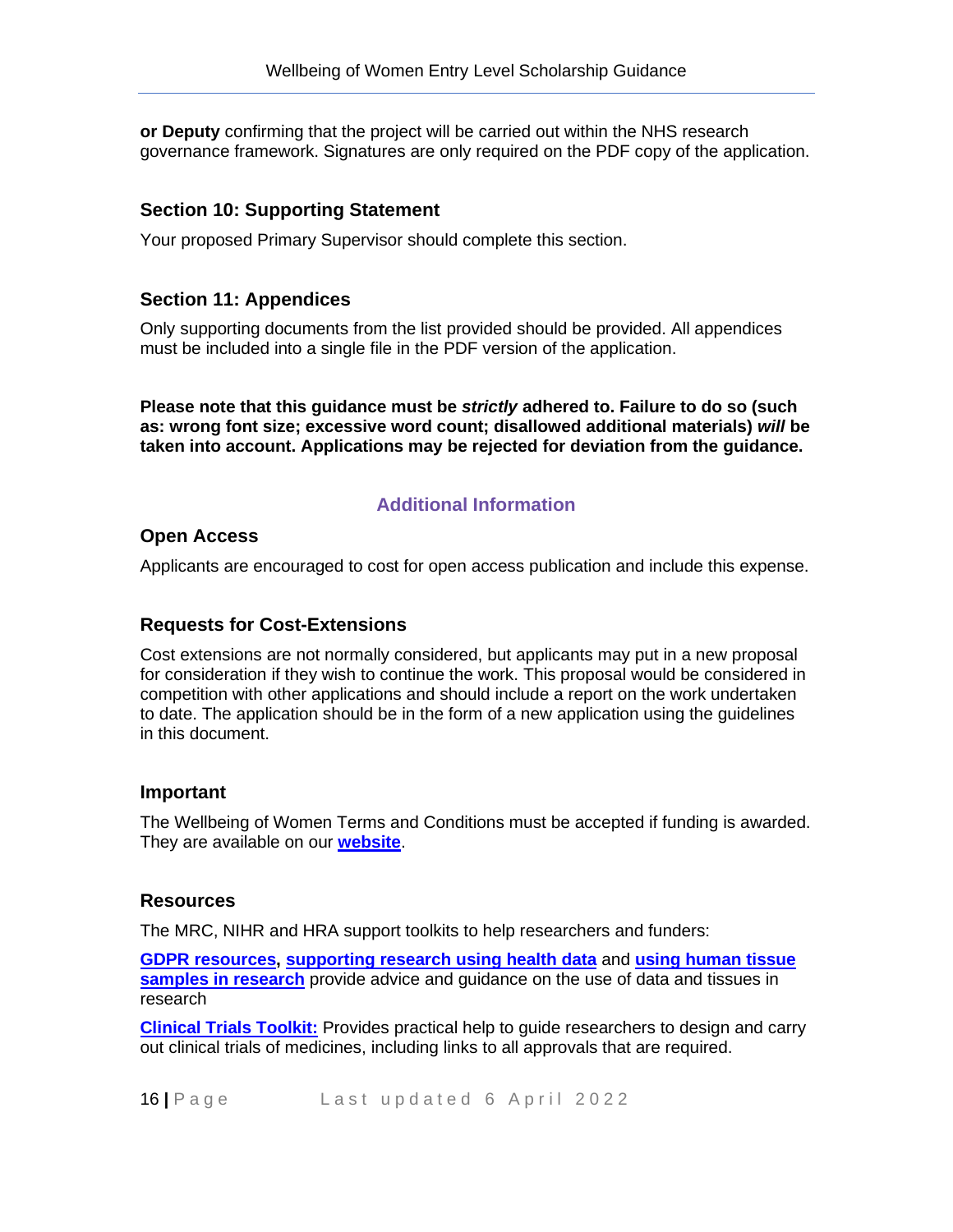**[Experimental Medicines Toolkit:](https://em-toolkit.org/#/)** Experimental medicine is research undertaken in humans to understand how diseases develop or demonstrate proof-of-concept information. It is often done before clinical trials, although it may involve NHS patients.

**UK Stem Cell Tool Kit:** For regenerative medicines regulatory advice and support, please contact the [MHRA Innovation Office.](https://www.gov.uk/government/groups/mhra-innovation-office#the-regulatory-advice-service-for-regenerative-medicines)

**NIHR [Research Design Service](https://www.nihr.ac.uk/explore-nihr/support/research-design-service.htm) (RDS):** The RDS helps researchers to develop and design high quality clinical research applications.

**Universities UK [Innovation Explorer:](http://innovationexplorer.org/)** An online map of health-related research infrastructure showing geographical connectivity, or to find organisations with a particular thematic interest. So far, users can see Academic Health Science Networks (AHSN), Local Enterprise Partnerships (LEP); Clinical Commissioning Groups (CCG's) and Local Education and Training Boards (LETBs) will be added soon.

**Ethical Review:** The HRA have developed 2 tools to help researchers work out if **[their](http://www.hra-decisiontools.org.uk/research/)  [project is research](http://www.hra-decisiontools.org.uk/research/)**, and if it needs **[NHS REC approval](http://www.hra-decisiontools.org.uk/Ethics/)**.

**[PPI \(Patient and Public Involvement\) resources](https://www.nihr.ac.uk/documents/ppi-patient-and-public-involvement-resources-for-applicants-to-nihr-research-programmes/23437)** for applicants can be found on the NIHR website.

The **[AcoRD guidance](https://www.gov.uk/government/publications/guidance-on-attributing-the-costs-of-health-and-social-care-research)**: Guidance for attributing the costs of health and social care research. This guidance provides a framework for the NHS and its partners to identify, recover and attribute the costs of health and social care R&D (ACoRD), in a transparent, and consistent way. It provides a mechanism for the Department of Health and Social Care to meet some of the costs of charity-funded research in the NHS.

### **Organisations**

**[Health Research Authority](http://www.hra.nhs.uk/)** (HRA) was set up in 2011 to create a unified approval process for clinical research and to promote proportionate standards for compliance and inspection. It manages the National Research Ethics Service and is piloting a single application package for both ethics and NHS permissions.

**[Human Fertilisation and Embryology Authority](http://www.hfea.gov.uk/)** (HFEA) regulates the use of gametes and embryos in fertility treatment and research. Approvals for research are managed via the Integrated Research Application System (**[IRAS\)](https://www.myresearchproject.org.uk/)**

**[Human Tissue Authority](http://www.hta.gov.uk/)** (HTA) regulates organisations that remove, store and use tissue for research, medical treatment, post-mortem examination, teaching and display in public. Approvals for research are managed via **[IRAS.](https://www.myresearchproject.org.uk/)**

**[Medicines and Healthcare Products Regulatory Agency](http://www.mhra.gov.uk/)** (MHRA) regulates medicines, medical devices, medicinal products containing gene therapies, cell therapies or tissue engineered products and blood products used in healthcare. It also investigates harmful incidents and regularly inspects organisations that host or sponsor clinical trial.

**[Research Ethics Service](https://www.hra.nhs.uk/about-us/committees-and-services/res-and-recs/)** is in charge of ethical review of all research involving NHS patients, their tissue or data. Researchers apply for ethical review via the **[IRAS.](https://www.myresearchproject.org.uk/)**

**[NIHR Clinical Research Network](http://www.crn.nihr.ac.uk/)** (NIHR CRN) provides the infrastructure that allows high-quality clinical research to take place in the NHS. The network structure is being